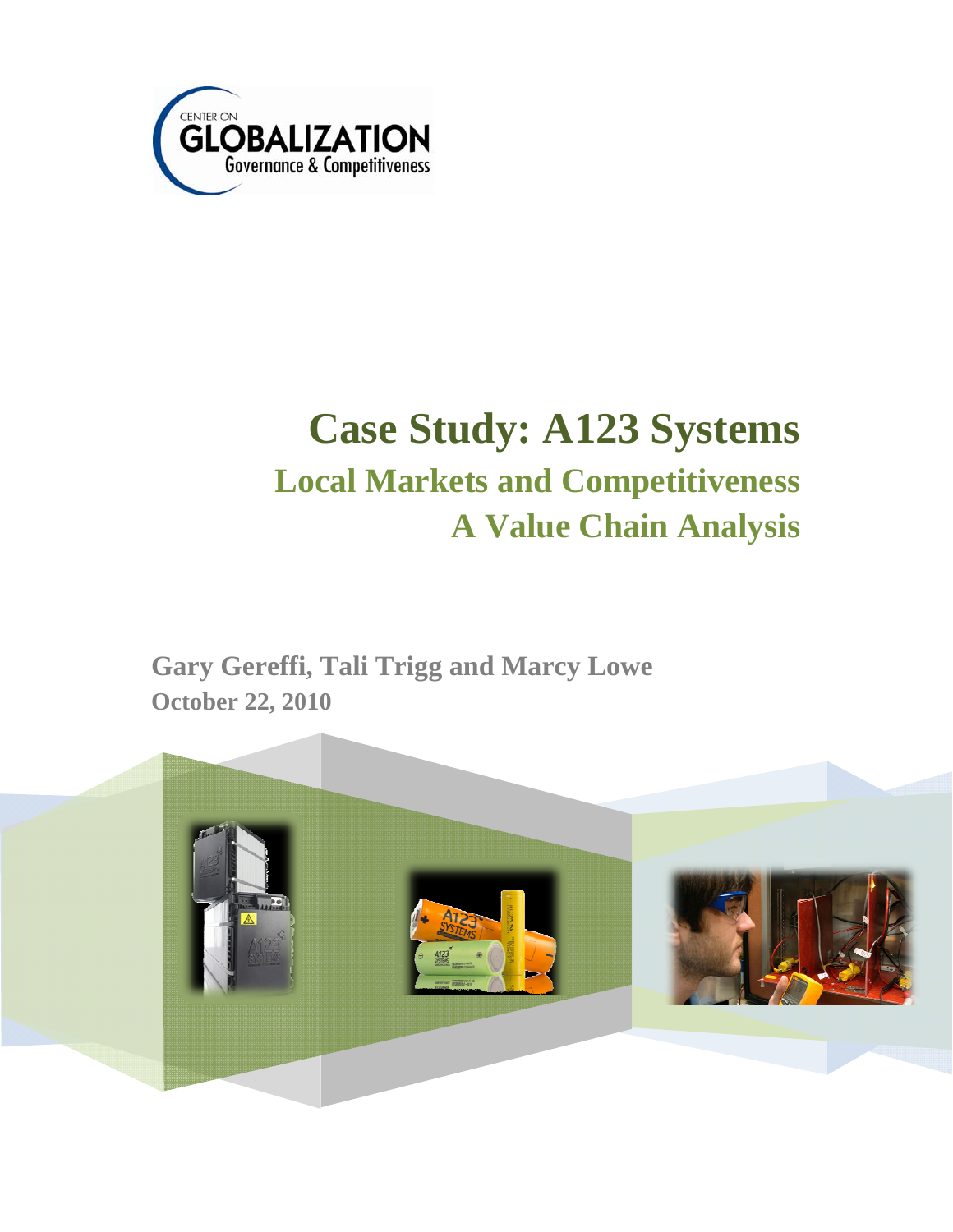This research was prepared on behalf of Environmental Defense Fund. EDF website: http://www.edf.org/home.cfm

None of the opinions or comments expressed in this study are endorsed by the companies mentioned or individuals interviewed. Errors of fact or interpretation remain exclusively with the authors. We welcome comments and suggestions.

#### *Cover photos from DOE Annual Merit Review 2010 and Argonne National Laboratory*

© October 22, 2010. Center on Globalization, Governance & Competitiveness Duke University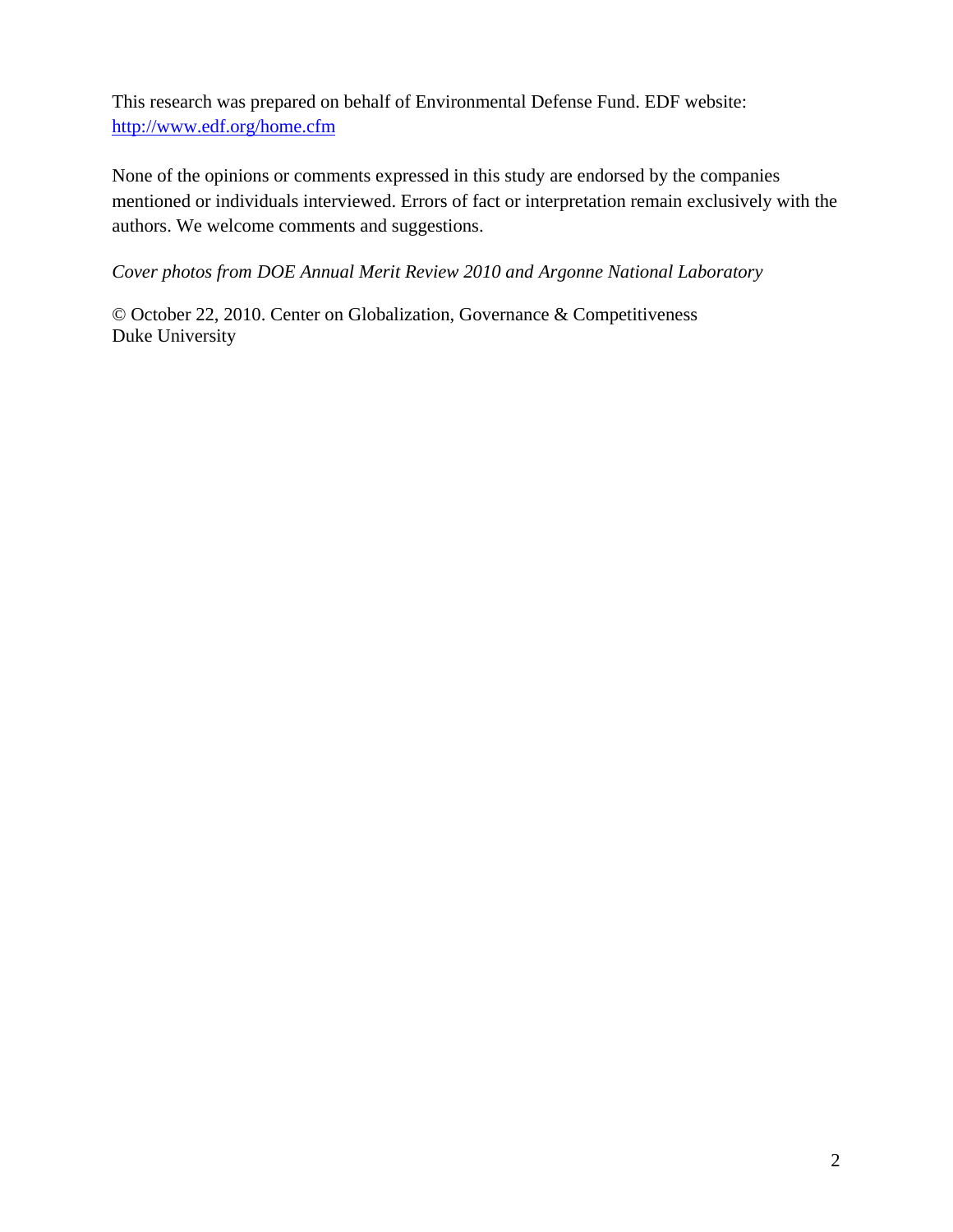# **Table of Contents**

# **Figures**

# **Tables**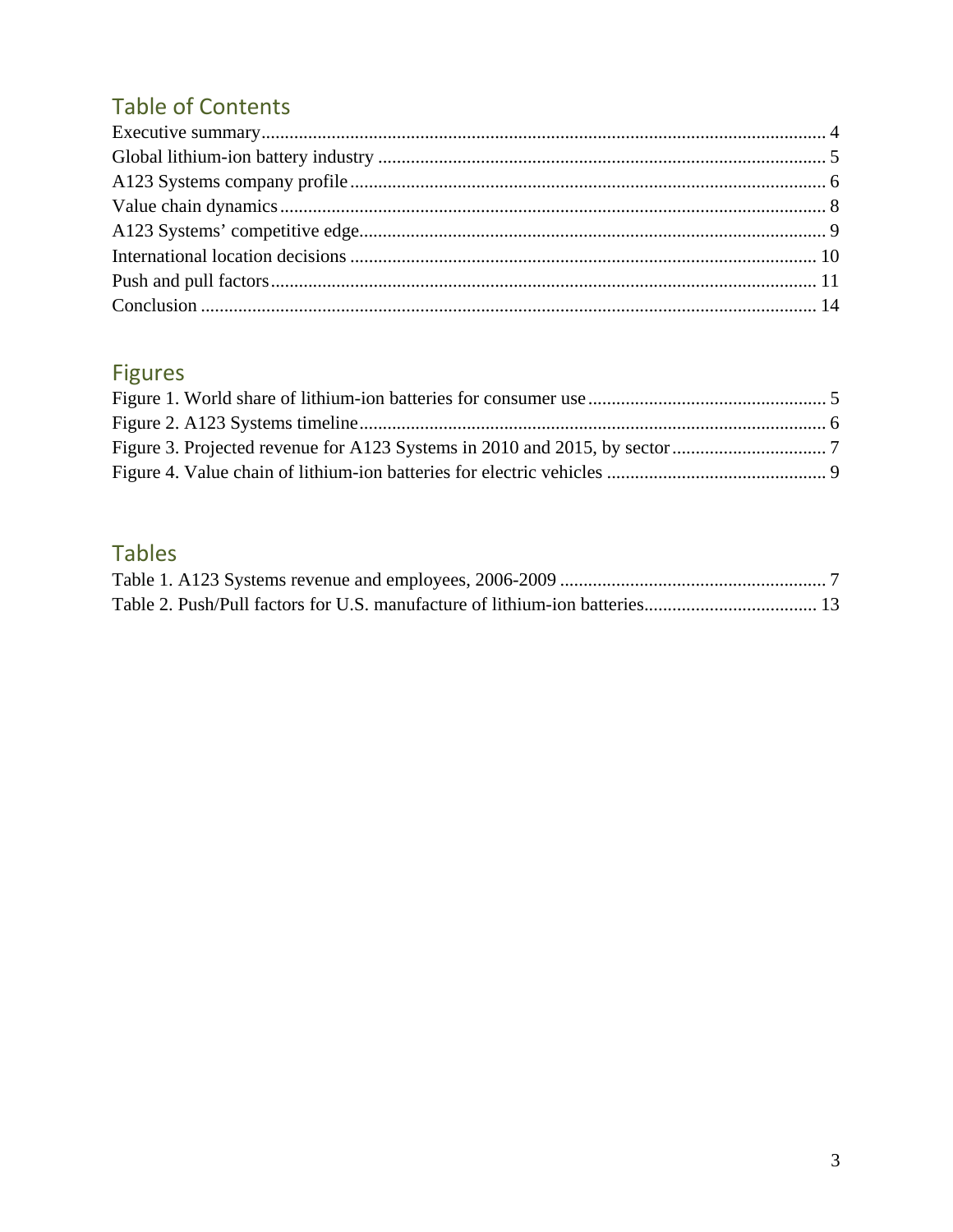### Executive summary

In an era when many U.S. companies are sending jobs overseas, battery maker A123 Systems, Inc. represents an unusual twist to the familiar outsourcing story. This U.S. company established operations in Asia in recent years to manufacture batteries for consumer use. Incorporated in 2001, A123 Systems originally supplied batteries to Black & Decker for consumer products. Subsequently the company shifted its focus to advanced batteries for motor vehicles, and now it is aggressively expanding production in the United States.

A123 Systems to date has excelled by producing a battery with a 10-year life span that emphasizes safety and durability, which has enabled the company to win contracts despite competing with larger, more established players. Its automotive customers already include BAE, Eaton, Fisker, Navistar, and Shanghai Automotive Industry Corporation (SAIC). The company continues to accelerate battery performance while bringing down production costs, and it is emerging as a technological leader in the field.

In making its international location decisions, A123 Systems, like many clean energy firms, faces a complex set of factors that can be described as "push" (favoring production offshore) and "pull" (favoring production in the United States). Our analysis of A123 Systems' location decisions yields the following key findings:

- 1. **The primary drivers of offshore locations for A123 have been low labor costs, ease of setting up facilities, and 20 years of experience by Asian countries in manufacturing lithium-ion batteries for consumer electronics.** Another key factor is a consistent lack of financial commitment from the U.S. investment community, which is accustomed to funding technology ventures instead of establishing plants in the United States.
- 2. **Strategic support in the form of \$249 million from the U.S. Department of Energy (DOE) and an additional \$125 million in incentives from the state of Michigan were major pull factors that enabled A123 to establish new manufacturing capabilities in the United States.** Other important pull factors for the United States include: a large established automotive industry; one of the world's top markets for vehicles; preeminent research facilities such as universities and national laboratories; and the presence of significant niche markets, including military, medical, and aerospace applications.
- 3. **A123 Systems' competitive advantages include its core competency in li-ion batteries, its proprietary nanophosphate technology, and its product diversification.** While many new battery entrants are larger firms seeking to create internal divisions,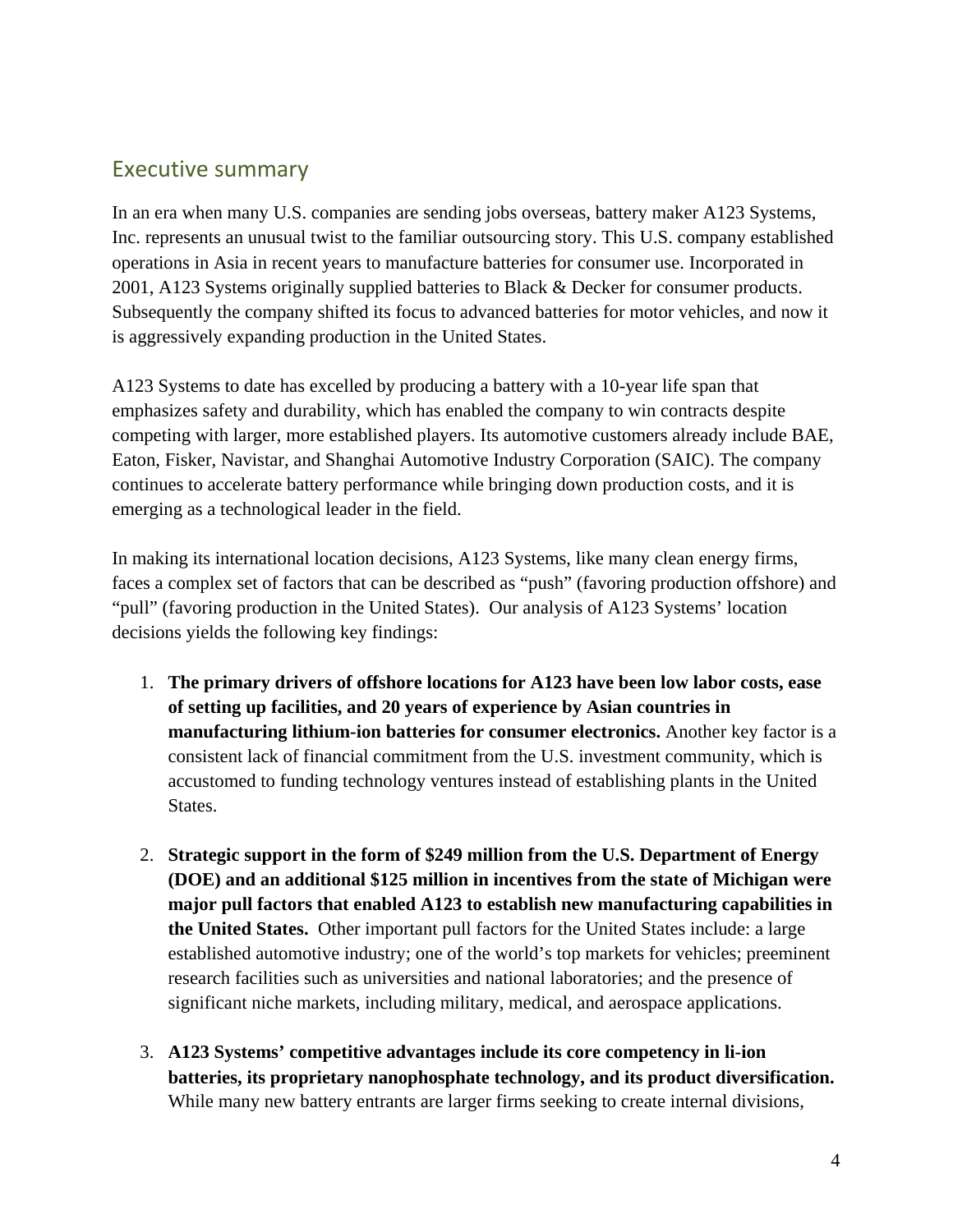A123 has lithium-ion batteries as its core competency. It has developed a superior nanophosphate electrode design that distinguishes its product from other advanced batteries. And it has targeted the full range of electric vehicles, such as hybrids (including buses), plug-in hybrids, and fully electric models. These characteristics give A123 Systems important advantages over many of its competitors.

4. **To compete against Asian competitors, A123 and other U.S.-based battery firms will need to focus on lowering production costs and offering superior products.** Asian firms have low-cost labor and many years of battery production experience. U.S.-based manufactures can confront these factors head-on through high-level automation in their production processes, and by offering batteries that are superior in the key areas of quality, safety and durability.

#### Global lithium‐ion battery industry

In the manufacture of lithium-ion batteries for hybrid and electric vehicles, the leading countries are China, Japan, South Korea, France, and the United States. Largely thanks to the well-established battery industry for consumer electronics, Asia claims an overwhelming market share in lithium-ion batteries. In 2007, Japan held 57% of the market, while Korea had 17%, and China had 13% (METI, 2010). As for the United States, only one company appears in the top 14 firms (see Figure 1). A123 Systems, Inc. has a 1% world market share, which situates it as the world's  $14<sup>th</sup>$  largest lithium-ion battery manufacturer (NEDO, 2009).

#### **Figure 1. World share of lithiumion batteries for consumer use**

| 14, A123 Svstems (U.S.)   | 1%   |
|---------------------------|------|
| 9. ATL (China)            | 3.8% |
| 8. Hitachi Maxell (Japan) | 5.3% |
| 7. Panasonic (Japan)      | 6.0% |
| 6. BAK (China)            | 6.6% |
| 5. LG Chem (Korea)        | 7.4% |
| 4. BYD (China)            | 8.3% |
| 3. Sony (Japan)           | 14%  |
| 2. Samsung (Korea)        | 15%  |
| 1. Sanyo (Japan)          | 23%  |
|                           |      |

*Source: (NEDO, 2009)* 

The total lithium-ion battery market is projected to reach \$66 billion by 2020. By then, according to one estimate, 17% of automobile sales could be hybrid-electric vehicles (HEVs), plug-in hybrid-electric vehicles (PHEVs), and full battery-electric vehicles (BEVs), up from 1% today. Other estimates put electric vehicles' market share by 2020 as high as 50% (PRTM, 2010). Due to the growth in demand for lithium-ion batteries, A123 is projected to earn \$2.1 billion per year in revenue by 2014, solely from automotive applications (Deutsche Bank, 2009). The United States is projected to become the largest producer of electric vehicles by 2015 (Nishino, 2010).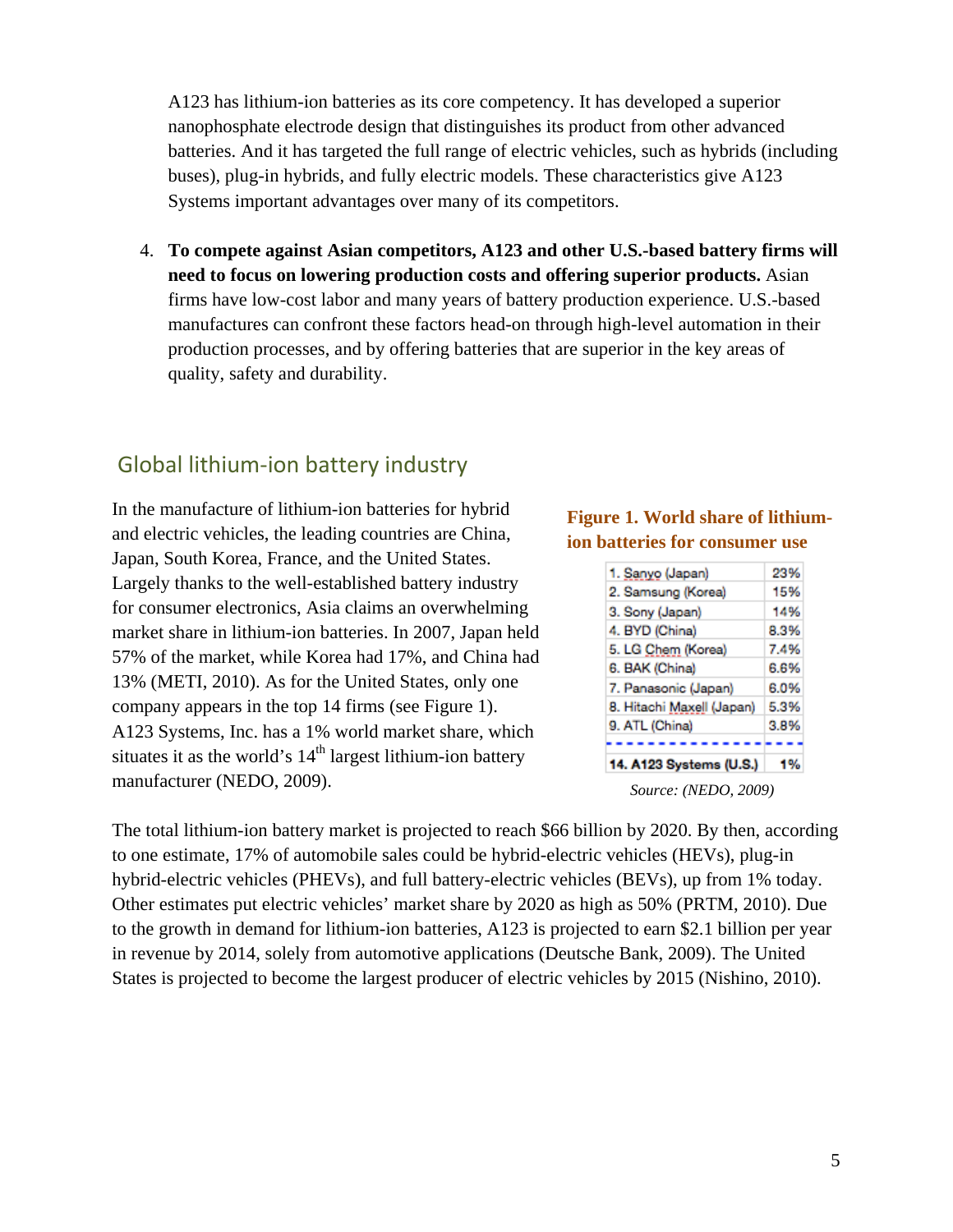## A123 Systems company profile

A123 Systems is a lithium-ion battery maker based in Watertown, Massachusetts. Incorporated in 2001, the company uses proprietary nanophosphate technology built on materials initially developed at the Massachusetts Institute of Technology (MIT). A timeline of the company's development is found in Figure 2. A123 initially sold its batteries through lucrative contracts, primarily with Black & Decker, a large toolmaker, and with BAE Systems, a defense contractor. In 2005, when Black & Decker selected the company as its supplier, A123's batteries had four times the power and ten times the life span of the incumbent Japanese supplier's products (Deutsche Bank, 2009). The relationship with Black & Decker subsequently declined, as A123 moved to diversify into other products and clients. Revenue from Black & Decker diminished from 66% in 2007, to 44% in 2008, to 14% in 2009 (Kanellos, 2010b). A123's new supplier agreements included Chrysler and Fisker Automotive, in which A123 invested \$35 million in 2007. By the end of 2009, business had shifted from consumer-based products to grid storage and automotive applications (Dunn, 2010).



#### **Figure 2. A123 Systems timeline**

A123 is quite vertically integrated, encompassing research and development (R&D), design, manufacturing, and sales of rechargeable lithium-ion batteries and battery systems. To date, the company has operated at a net loss, despite a vaunted 2009 IPO. Sales are nevertheless growing quickly, and the company is expanding production capacity for automotive batteries in three locations in Michigan. Several of A123's automotive customers are poised to move into full

*Source: CGGC*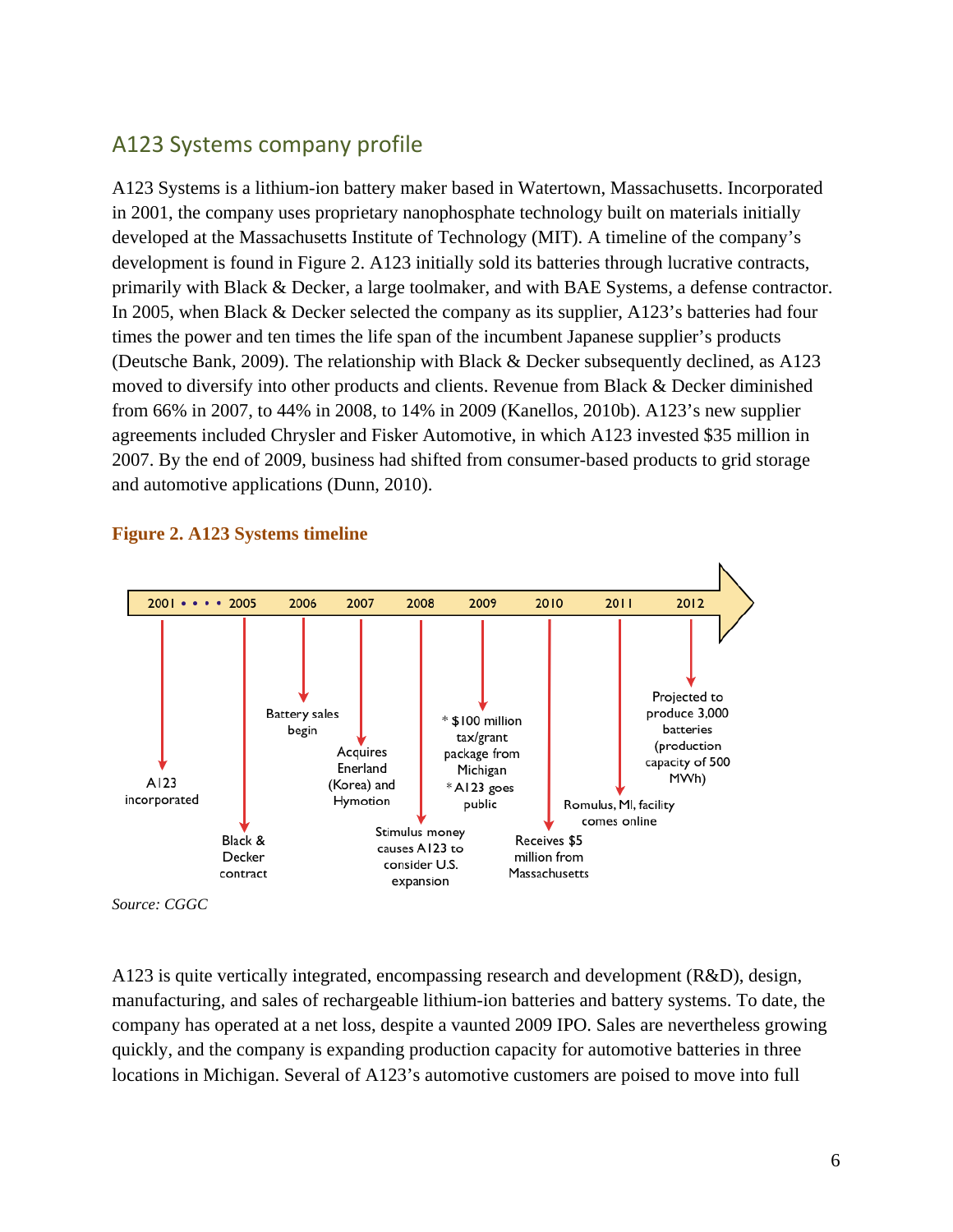production, including SAIC Motor Co. Ltd (a leading automaker in China) and Fisker Automotive (a "green" sports car maker in the United States).

The company has three main product markets: automotive, electric grid services, and consumer electronics. A123 will largely focus on automotive applications in the coming years, but there is potential for synergies in the renewable energy sector if A123 gets further involved in grid systems, including, for example, load management. As Figure 3 demonstrates, revenue for A123 will shift predominantly to light-duty automotive applications in the coming few years (Deutsche Bank, 2009).

A123 currently has a capacity of 169 MWh, which is approximately equal to 7,000 EV battery packs, or 85,000 hybrid battery packs (Deutsche Bank, 2009). By 2012, the company hopes to have a production capacity of 500 MWh. Shipments are advancing steadily toward this goal. In 2009, the company shipped 66.5 MWh worth of batteries, up from 44.9 million in 2008 (Kanellos, 2010b). A123 aims to produce 1,000 batteries by 2011, and 3,000 by 2012.

#### **Figure 3. Projected revenue for A123 Systems in 2010 and 2015, by sector**



According to company statements, net losses for 2009 were \$85.8 million, up from \$80.5 million in the previous year. Revenue continued to grow to \$91 million in 2009, a 33% increase from the previous year (see Table 1). The company had 1,819 employees as of June 1, 2009, with 227 in R&D, 1,440 in manufacturing, 31 in sales, and 121 in administration. About 317 employees were located in the United States, and 1,502 abroad, overwhelmingly in China (Kanellos, 2009).

#### **Table 1. A123 Systems revenue and employees, 2006-2009**

| Year | Revenue (millions) | <b>Employees</b> |
|------|--------------------|------------------|
| 2005 | \$0.7              |                  |
| 2006 | \$34.3             |                  |
| 2007 | \$41.3             |                  |
| 2008 | \$68.5             | 1,819            |
| 2009 | \$91.0             | 1,700            |

*Source: Hoovers.com and (Kanellos, 2009)*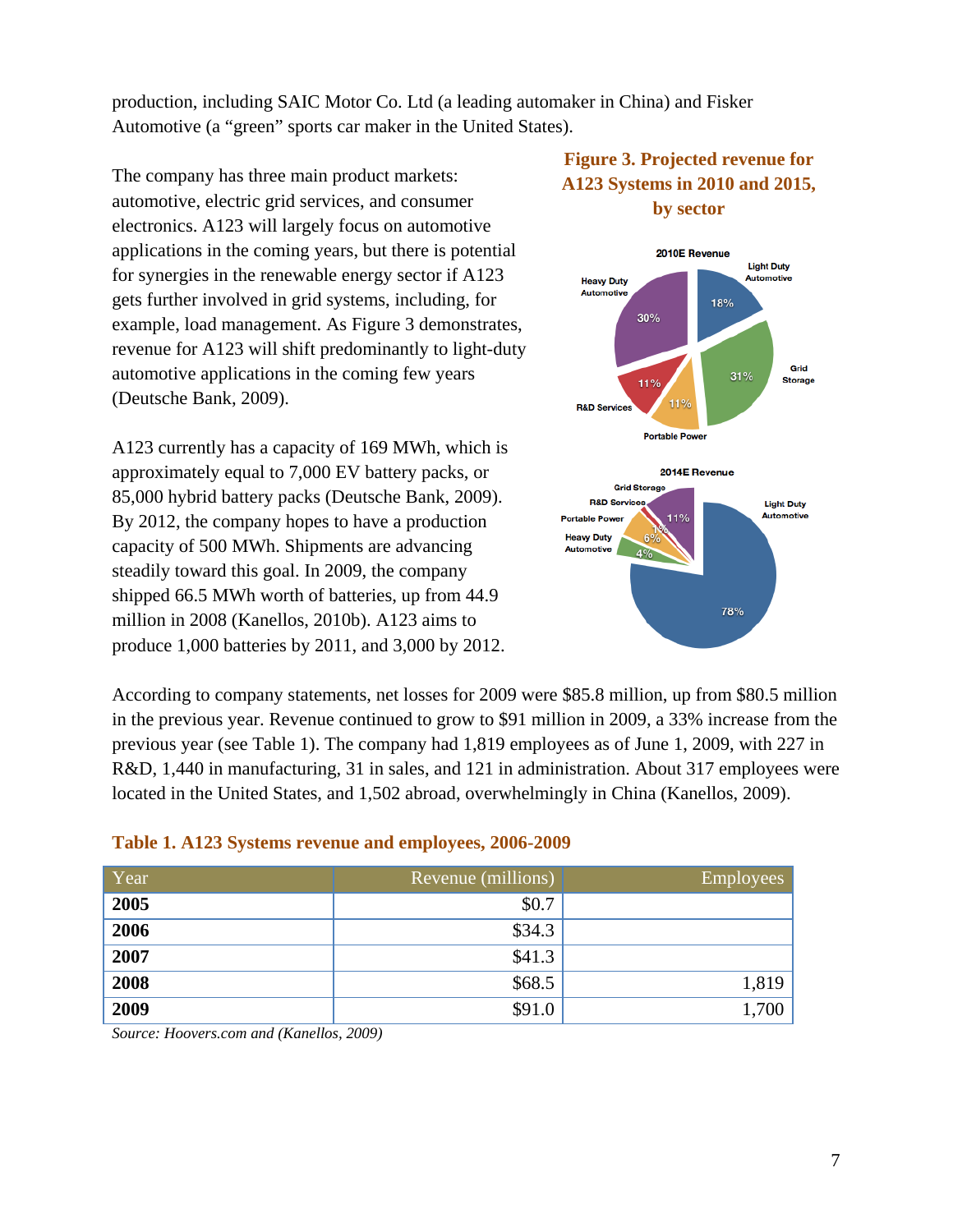A123's headquarters and research labs are all in the United States. Manufacturing capacity is currently located in Asia, except for module design and pack assembly for grid storage, which take place in Hopkinton, MA. A123 is focusing its sales and marketing work in Europe and the United States, where it can capitalize on heightened interest in order to develop domestic batterymanufacturing capacity. One contract resulting from this strategy is Continental (a German automotive manufacturer), which will include A123 cells in its battery packs. A123 has five factories in Changzhou, China, and sales offices in various locations throughout the United States, Asia, and Europe. In 2007, A123 acquired Korean subsidiary Enerland, which makes prismatic cells. The company's facilities in Changzhou, China, by contrast, make cylindrical cells. As A123 moves ahead, it appears to be shifting part of its manufacturing base to the United States, where its research and development (R&D) hubs are primarily located.

# Value chain dynamics

A general depiction of the value chain for the lithium-ion vehicle battery industry is found in Figure 4. The flow of activities begins with key materials and precursors, and moves on through cell components and electronics, to integrated systems, and finally to the relevant original equipment manufacturers (OEMs), which make vehicles using battery systems.

In the popular press, one oft-cited worry for the supply chain is a potential shortage of the raw material, lithium. However, research indicates that this concern is overblown. First, the quantity of lithium required to make an electric car battery is very small; one battery maker estimates that existing lithium resources could supply 33 billion full hybrid-electric vehicles (Compact Power, 2010). Second, while much of the world's supply of lithium is concentrated in South America (Chile, Argentina and politically unstable Bolivia), large deposits are also found elsewhere, including in China, Afghanistan, and Australia. A number of new lithium mining companies are appearing across the globe (Wright, 2010). In our interviews with battery firms, no respondents expressed concern about lithium supply.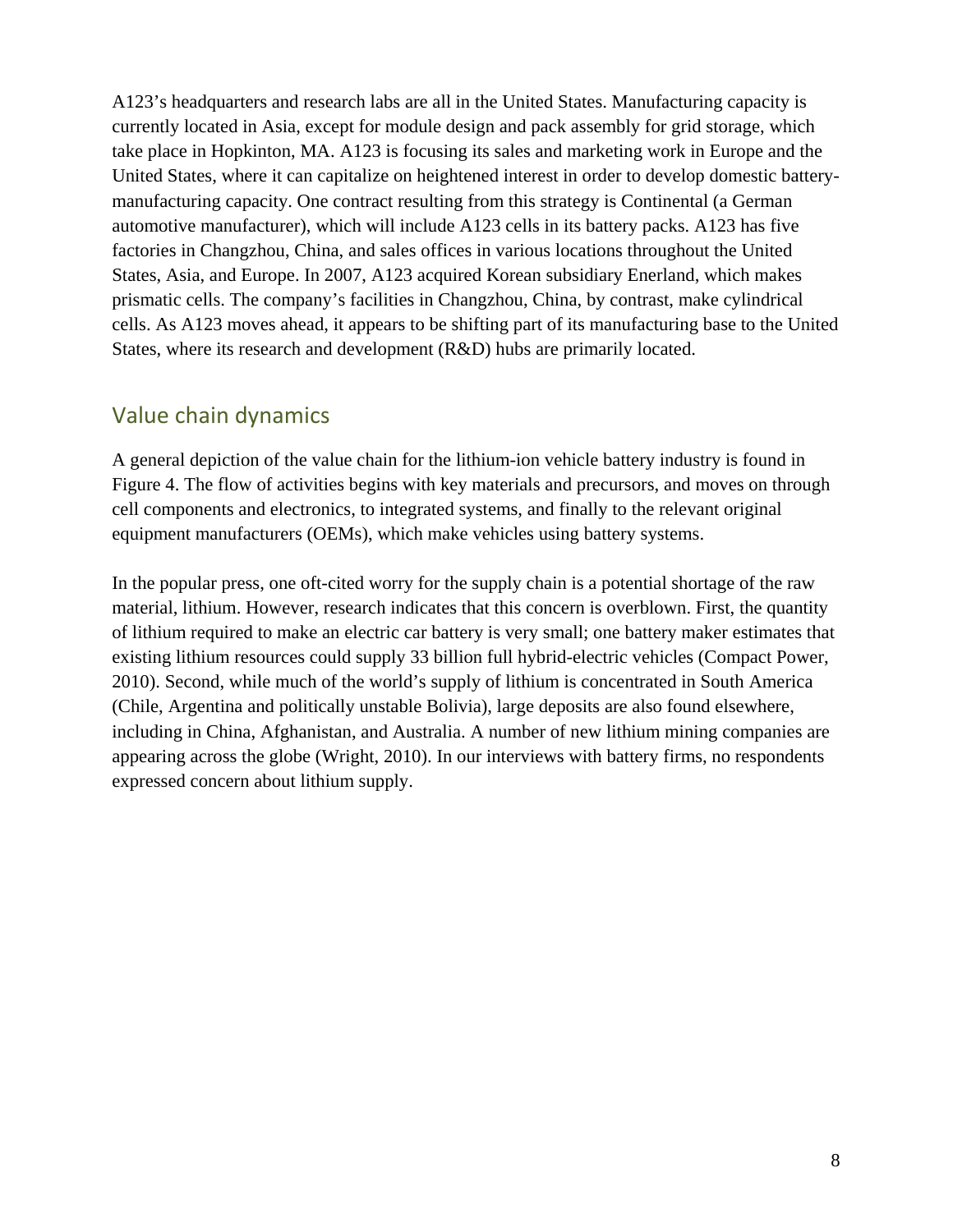

#### **Figure 4. Value chain of lithium-ion batteries for electric vehicles**



A123 Systems holds an important position in two crucial parts of the value chain, as a major battery cell/pack player and a leader in cell components. The heart of the battery is the cell, which is composed of four major components: anodes, cathodes, separators, and electrolyte solution. Among the four most popular chemistries for the cathode, A123 has carved out a niche in lithium phosphate. This proprietary battery design, rooted in nanotechnology, currently has less energy and power density than other types, but it has a major advantage in that it is considered much safer, with a lower potential incidence of "thermal runaway reactions" (Kanellos, 2010a).

Based on A123's impressive ability to win contracts, despite competing with larger, more established players, the company is well positioned to grow and become a leader in the automotive battery industry. Its automotive customers already include BAE, Eaton, Fisker, Navistar, and Shanghai Automotive Industry Corporation (SAIC) (A123 Systems, 2010). According to Deutsche Bank, A123 could potentially capture a 10% market share of the lithiumion battery market (Deutsche Bank, 2009).

# A123 Systems' competitive edge

A major competitive advantage of A123 Systems is the fact that lithium-ion batteries are its core competency. In order to enter this potentially lucrative market, many larger companies are seeking to create internal divisions, often specializing in only limited portions of the value chain. A123 has developed a superior nanophosphate electrode design that distinguishes its product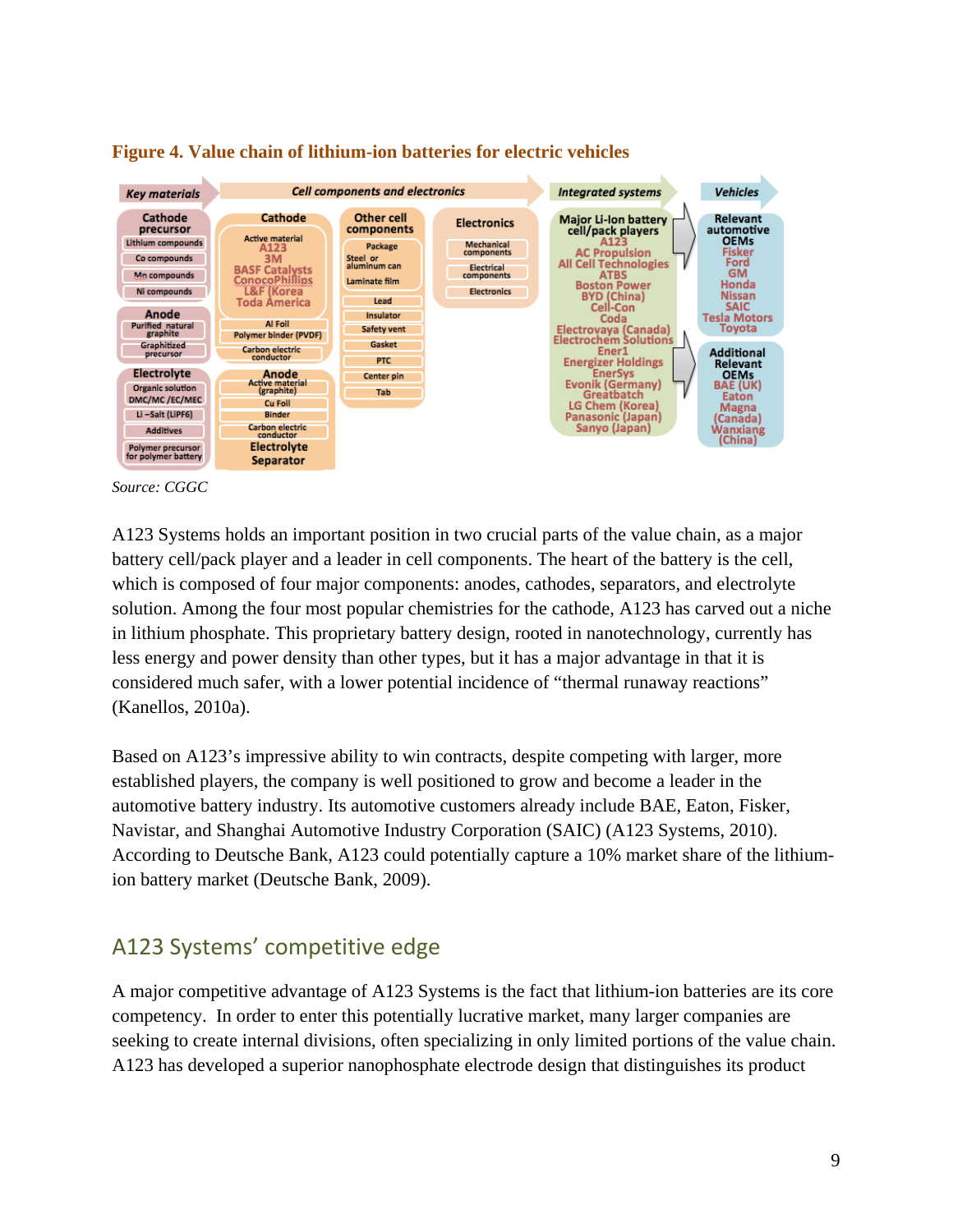from other advanced batteries. As the field grows with less experienced entrants, A123's core competencies and established performance in cell technology will give it a needed edge.

Deutsche Bank has identified three areas in which A123 excels: geographic, vehicular, and product diversification. A123 is uniquely positioned to serve several geographic markets, including Asia, North America, and Europe. The company has not limited itself to any single vehicular or product application, targeting all types of electric vehicles, including HEVs, PHEVs, and BEVs, as well as hybrid buses (Deutsche Bank, 2009). In fact, A123 supplies batteries and battery systems to BAE Systems for the best-selling hybrid bus in the world (Orion Bus), to Daimler for the Citaro Bus (used in New York City's bus fleet), and to Magna for Volvo's 7700 bus. In total, these give A123 a near-50% market share of all HEV buses in the world (Deutsche Bank, 2009). A123 demonstrated further commitment to diversification when it bought Torontobased Hymotion in 2007, the nation's top seller of HEV-to-PHEV conversion kits.

China's largest domestic automaker, Shanghai Automotive Industrial Corporation (SAIC), selected A123 to supply batteries for the hybrid version of its Roewe 750. A mild hybrid model is expected to launch in late 2010, with a plug-in hybrid to come out in 2012 (Pure Green Cars, 2010). Typifying China's push to become a major electric vehicle manufacturer, SAIC is moving ahead with EVs and PHEVs in 2012 and 2013. The fact that SAIC selected A123 as its battery supplier puts A123 in a favorable position for winning future contracts (Deutsche Bank, 2009).

## International location decisions

When A123 first looked for investment capital to build domestically, it met with incredulity from Wall Street and Silicon Valley, since nearly all battery manufacturing was already performed in Asia. As a region, Asia offered distinct advantages, including faster set-up of plants, easier access to supplies and equipment, and local personnel with the know-how needed to establish a battery plant (Lee, 2010). In an interview with the Los Angeles Times, company co-founder Dr. Yet-Ming Chiang explained that A123 preferred to establish its manufacturing base in the United States because of the U.S. roots of the co-founders, employees, and technology (much of the innovation grew out of MIT labs) (Lee, 2010).

However, A123 did indeed establish manufacturing capabilities in China—eventually building five plants there—so that it could begin delivering on future contracts. The major factors that influenced A123's decisions to locate in China include lower labor costs, ease of setting up production, and the U.S. investment community's reluctance to prioritize domestic production facilities.

Since 2009, the company has moved quickly and aggressively to expand manufacturing capacity in the United States. In our conversations with A123, it became clear that the \$249 million in stimulus funds that the company received from the DOE was the reason for choosing the United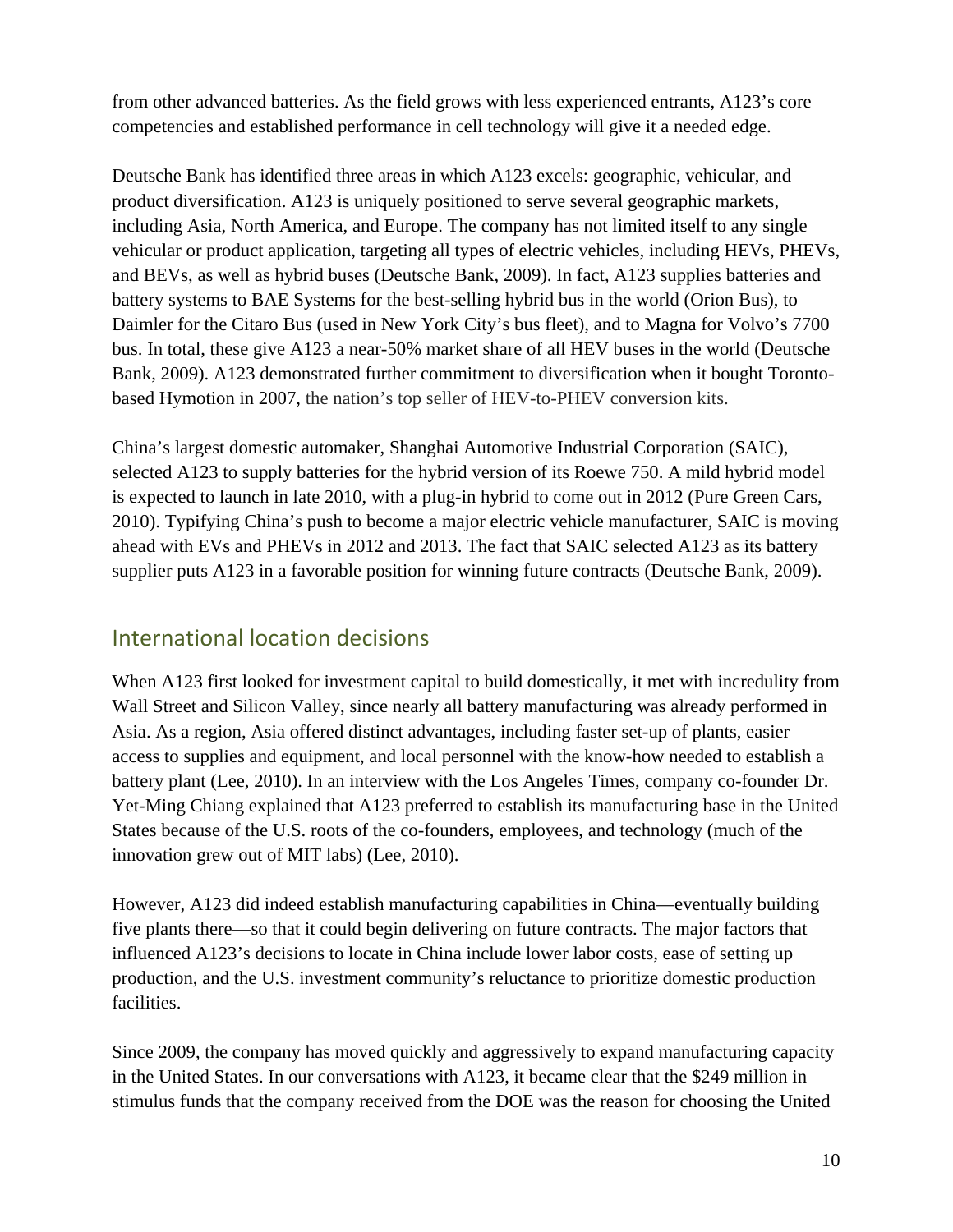States for the company's domestic manufacturing expansion. The state of Michigan provided further incentives totaling \$125 million (A123 Systems, 2010). A123 initially considered Florida and Arizona, among others, but Michigan became most attractive for several key reasons:

- High unemployment
- Large automotive clients
- A \$100-million grant and tax subsidy from the state
- A highly-trained workforce with automotive skills
- Reasonable labor rates
- Extremely attractive real estate market
- Brand new facilities that were never used because of automotive downturn

Three locations in Michigan will be the focus of A123's expansion plans: Romulus, Livonia, and Brownstown. The Romulus plant will focus on coatings (A123 Systems, 2010). The Livonia facility, which opened in September 2010, is considered the largest lithium-ion automotive battery production facility in North America. It will involve the whole production process, including R&D, fabrication of prismatic cells and modules, and final assembly of battery packs (A123 Systems, 2010). By the end of 2011, A123 aims to have two of the plants operational and employing 400 people. Plans include employing a further 1,600 workers, for a total of 2,000 employees able to manufacture roughly 30,000 batteries per year (Lee, 2010).

A123 also received \$5 million in 2010 from the state of Massachusetts to expand operations, with the goal of creating 250 jobs by 2014 (Ailworth, 2010). A123 has its headquarters in Watertown, MA, and also maintains a manufacturing site in Hopkinton, MA. The new activity in Massachusetts is seen as an effort by the state to keep at least part of A123 in the area. In addition, A123 has expressed a desire to stay near a highly-skilled workforce and have access to top-tier universities (Ailworth, 2010).

#### Push and pull factors

Our interviews with A123 Systems indicated that the decision to manufacture in China was a difficult judgment call. Like all technology companies, A123 is concerned about protecting its intellectual property (IP). It took specific measures to try to protect IP, such as parsing the manufacturing operations into isolated steps. Still, by locating in China, the company did lose a share of its intellectual property, and in essence, its competitive advantage, since it now faces direct competition from Chinese firms that are using its technology. At the same time, in its new facilities in Michigan, A123 will be able to use manufacturing practices learned

*"No automaker wants to depend on a supplier in a distant land, especially one whose loyalties lie with a competitor. Take Ford: it purchased nickelmetal-hydride battery packs for its Escape Hybrid SUV from Japan's Sanyo Electric Co., which had developed them for Toyota. But if battery supplies get tight, Sanyo's ties to Toyota surely will outweigh Ford's needs"* --John Voelcker, auto industry journalist (Voelcker, 2007).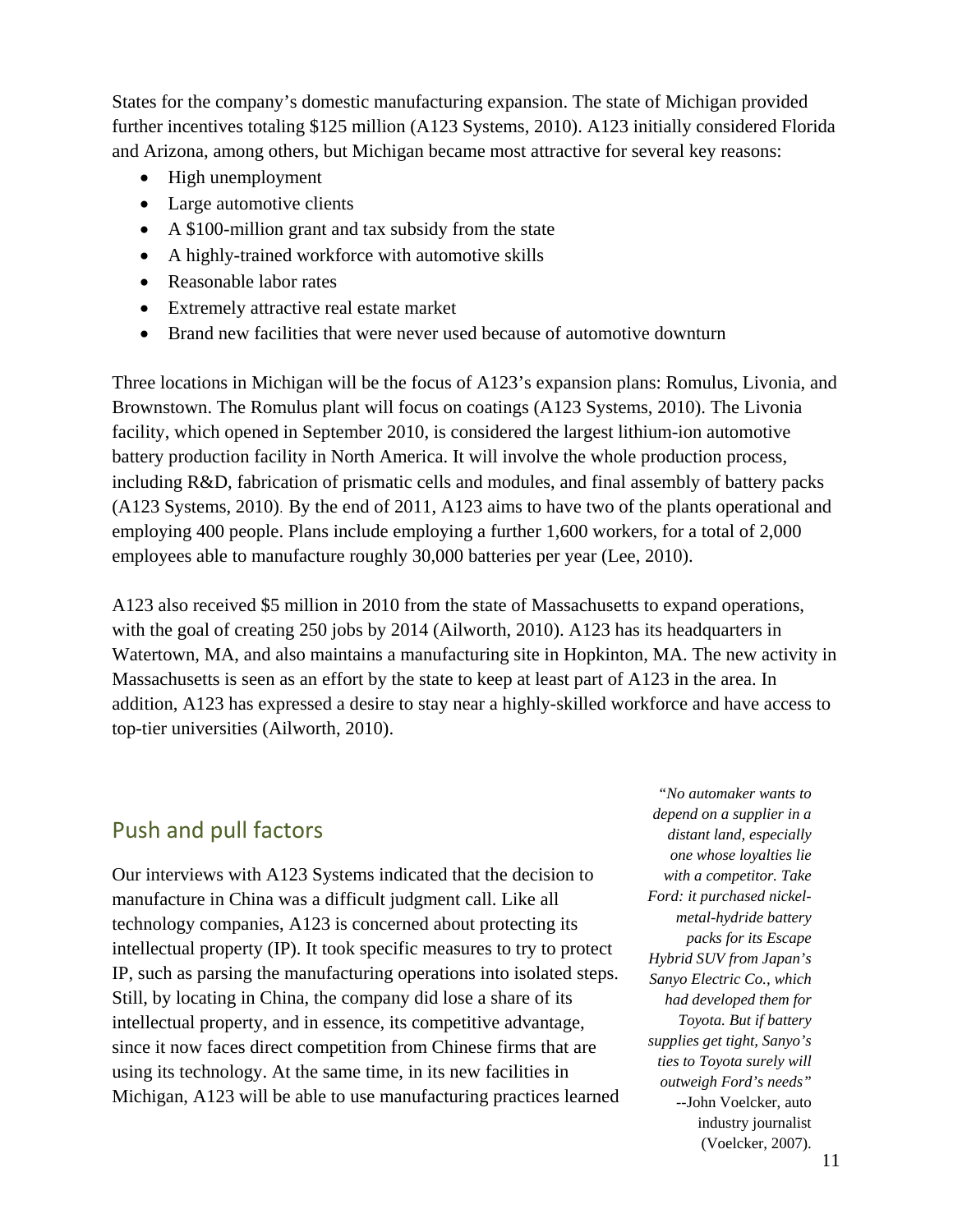in its China locations. Thus, A123's experience is a twist on the usual outsourcing story: the company now stands to benefit, in part, from valuable manufacturing experience in China that it can apply to the manufacture of lithium-ion batteries in the United States.

The factors surrounding A123 Systems' location decisions, and those of many clean energy firms, are of a multifaceted "push/pull" nature. Table 2 summarizes the way in which such factors provided a complex backdrop to A123's decision to locate in the United States versus China. "Pull" factors refer to conditions that make U.S.-based manufacturing attractive, while "push" factors refer to forces that favor production outside the United States. We divided these factors into five categories: local demand; government as a key actor; the private sector as a key actor; the role of R&D and intellectual property; and labor, including costs and availability of needed skills.

Clearly, the \$249 million in DOE funding and the additional \$125 million in incentives from the state of Michigan were major pull factors that enabled A123 to establish new manufacturing capabilities in the United States. Added pull factors for the United States included a large, established automotive industry and major market for vehicles, preeminent research facilities such as universities and national laboratories; and the presence of significant niche markets, including military, medical, and aerospace applications. Important factors that in general act as a push to China include: quicker set-up of facilities in China; lack of financial commitment from the U.S. investment community; and 20 years of experience by Asian countries in manufacturing lithium-ion batteries for consumer electronics.

Now that A123 has committed to this ramp-up of its U.S. manufacturing, validation of its technology and manufacturing equipment will be important to establish the company as a leader in advanced vehicle batteries. Given the need to compete with China's low labor costs, highspeed automation will play an important role. According to our interviews with industry sources, as A123 and other U.S.-based manufacturers strive to beat Asian competitors and build their customer base, they will need to offer such key advantages as battery reliability and solid designs, with no quality issues or need for re-work.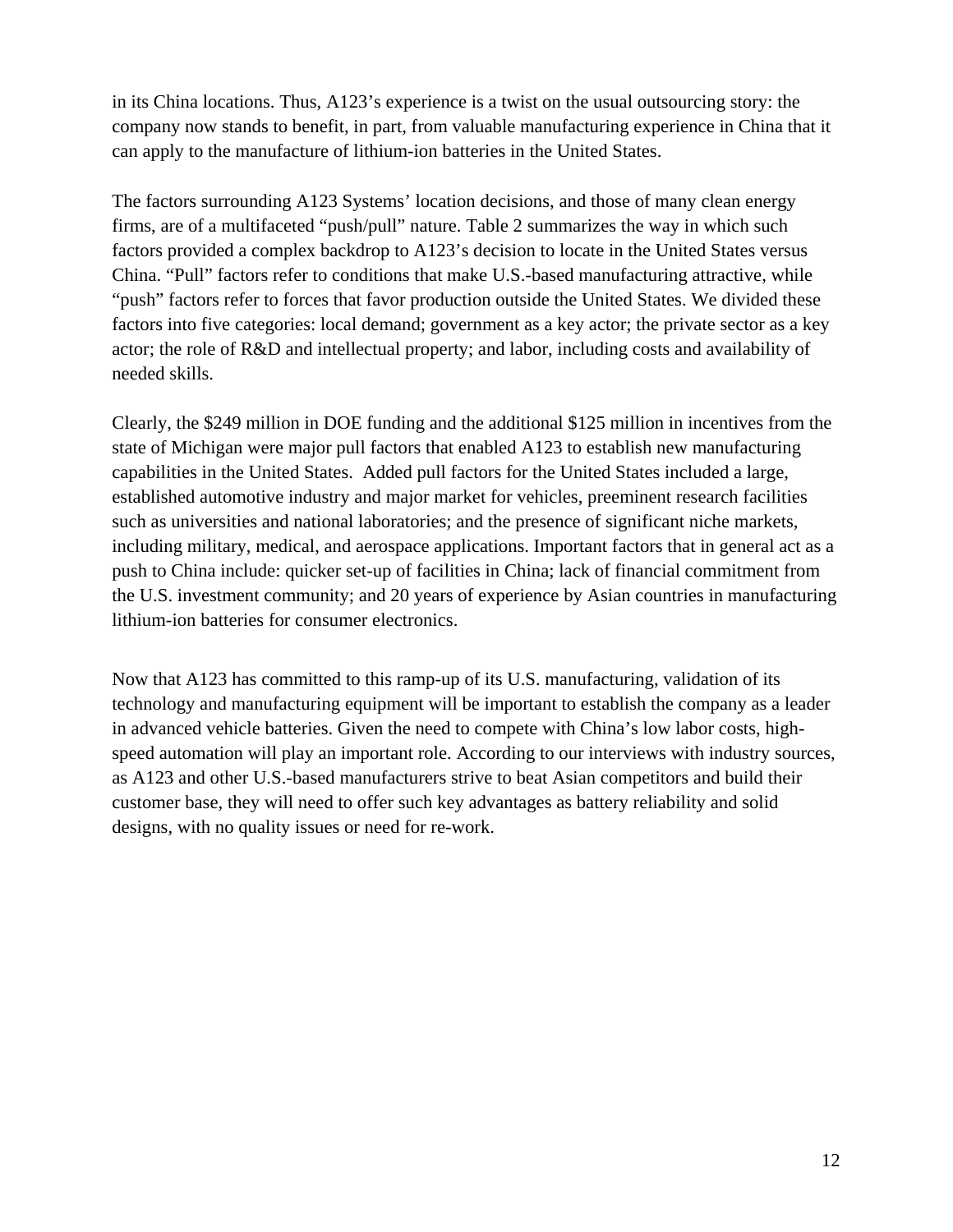#### **Table 2. Push/Pull factors for U.S. manufacture of lithium-ion batteries**

| 1 - Local demand - Including short and long term; high-value versus low-value markets                         |
|---------------------------------------------------------------------------------------------------------------|
| Push                                                                                                          |
| * Asia offers higher short-term demand for low-value products                                                 |
| * China is setting aggressive future targets for electric vehicles                                            |
| Pull                                                                                                          |
| * U.S. companies have access to high-value niches including medical, aerospace (e.g., NASA), and military     |
| applications; the United States conducts two-thirds of the world's military R&D spending                      |
| * The United States is projected to become the world's leading manufacturer of EVs using lithium-ion          |
| batteries by 2020, significant for U.S. battery makers because automakers want loyal suppliers nearby         |
| * Shipping costs are high for batteries (which weigh on average 400-600 pounds and are subject to             |
| hazardous materials regulations), a further incentive for end-use markets to have battery manufacture nearby  |
| 2 - Government as key actor - Including all levels of government; incentives to companies, regulatory         |
| environment, and support for R&D                                                                              |
| Push                                                                                                          |
| * In China it took only nine months to get a lithium-ion battery factory up and running, compared to 27       |
| months in the United States. China's pre-existing battery manufacturing eases access to equipment and         |
| shortens set-up time                                                                                          |
| * China often provides zero-financing and facilities to foreign companies                                     |
|                                                                                                               |
| Pull                                                                                                          |
| * DOE support (funding and technical) directly contributed to A123's expansion in the United States, and      |
| specifically, in Michigan vs. Asian locations                                                                 |
| * State funding and support (MI and MA in this case) are cited by companies as crucial pull factors           |
| 3 - Private sector as key actor - Investment patterns, relevant trends affecting location decisions           |
| Push                                                                                                          |
| * The U.S. investment community is accustomed to funding technology ventures instead of establishing          |
| plants in the United States and shows a continued lack of long-term financial commitment to domestic          |
| manufacturing                                                                                                 |
| Pull                                                                                                          |
| * The jumpstart provided by U.S. federal stimulus funds and state incentives to battery firms may help        |
| attract private capital                                                                                       |
| 4 – Role of R&D and intellectual property - Including technology issues directly relevant to location         |
| decisions, e.g., availability of raw materials, patents, proprietary concerns                                 |
| Push                                                                                                          |
| * Rapidly-growing battery expertise in Asia, especially in South Korea, is attractive to new U.S. players     |
| Pull                                                                                                          |
| * A123 and other U.S. firms often have a technological edge and thus hesitate to put proprietary technology   |
| at risk in overseas plants. This is why A123 was concerned about relocating to Asia in the first place, where |
| Chinese competitors now use A123's technology                                                                 |
| 5 - Labor - Including costs and availability of needed skills                                                 |
| Push                                                                                                          |
| * Average wage for relevant labor in Changzhou, China (A123's manufacturing hub) is \$2.70 per hour,          |
| while the equivalent in Michigan is \$13.50 per hour                                                          |
|                                                                                                               |
| * Asian workers have previous battery manufacturing experience                                                |
| Pull                                                                                                          |
| * A123 can access higher-skilled labor in the United States. Company is now using operational lessons         |
| learned from Asia in their future plants in Michigan                                                          |
| * Potential automation in battery manufacturing process favors domestic U.S. production in the long run       |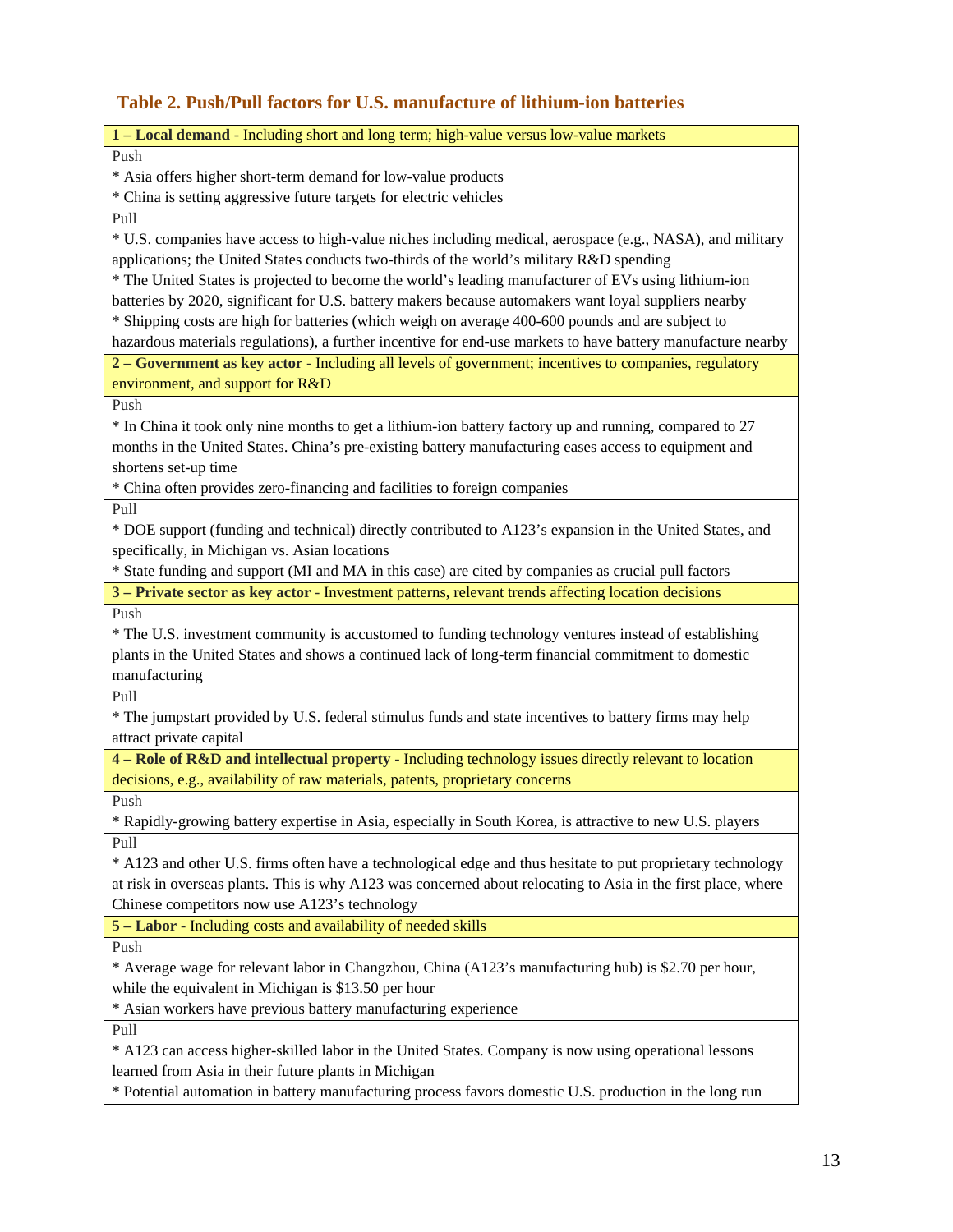# **Conclusion**

We have analyzed the factors contributing to A123 Systems' international location decisions. In the short term, several push factors initially drove A123 to Asia, including low labor costs and ease of setting up facilities in order to deliver on contracts. Since 2009, the company has pursued an aggressive expansion strategy in the United States, opening, in September 2010, the largest lithium-ion automotive battery production facility in North America.

According to our conversations with industry experts, it is very likely that A123 would not have chosen to focus on domestic manufacturing in the United States if not for the \$249 million the company received in DOE funding and incentives totaling \$125 million from the state of Michigan. A123 was the second largest grantee in an investment of \$2.4 billion in stimulus funding to establish the U.S.-based battery industry. Since automakers show a strong preference for having loyal battery suppliers nearby, and the United States is projected to be the largest producer of electric vehicles, this early momentum will help U.S.-based firms challenge their Asian competitors and take advantage of the benefits of proximity.

A123 specializes in the durability and reliability of lithium-ion batteries with a 10-year life, an early advantage in competing with China. However, as lithium-ion batteries near commoditization, they will likely be mass-produced in China. It will be important for U.S.-based firms to recognize this push factor and focus on producing safe, high-quality batteries at home. U.S. firms entering the industry will need to capitalize in the coming few years on the head start provided by stimulus funding. By 2017, the market will have stabilized, making it more difficult for new companies to enter. If A123 is to break into the top-10 list of global lithium-ion battery manufacturers, it will need to meet the lower production costs in Asia head-on, through highlevel automation and a sustained focus on quality, safety and durability.